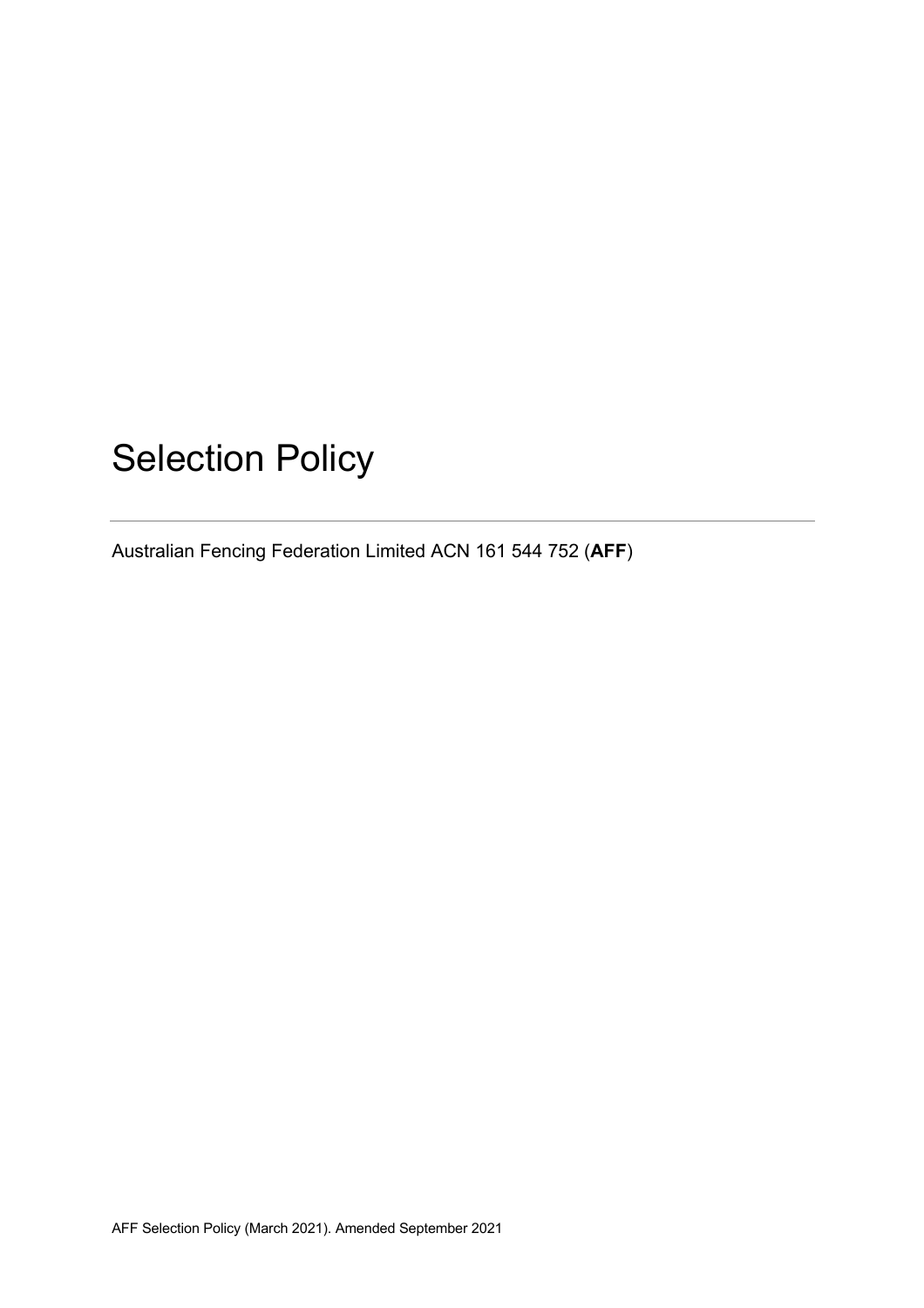



## **1. Purpose of this Policy**

The Australian Fencing Federation Limited (**AFF**) is the National Sporting Organisation (**NSO**) for the Olympic sport of fencing.

The AFF's vision is to have fencing recognised as an exciting, accessible and challenging sport providing opportunities for participation at all levels – recreational, competitive and elite.

The mission of the AFF is to administer and promote the sport of fencing in Australia through national plans and programs, services and opportunities that enable athletes to reach their maximum potential.

The AFF has established this Selection Policy (**Policy**) to apply to the selection of athletes to International Events and the High Performance Program.

#### **2. Application**

- 2.1 The Policy applies to selection for:
	- (a) admission to the National Squad;
	- (b) representation at International Events, including but not limited to World Championships, Asian Championships and International Championships;
	- (c) HPC Designated Events; and
	- (d) any other fencing event that the AFF determines requires selection under this Policy.
- 2.2 In this document, the expression "event" is used to refer to a series of fencing competitions organised in conjunction with each other in the same location, while the expression "competition" is used to refer to each separate individual and/or team competition within the overall event.
- 2.3 The following matters are outside the scope of this Policy:
	- (a) the qualification, nomination and selection criteria for the Olympic Games individual and team competitions; and
	- (b) for any team selected under this Policy, the order of the individual athletes in that team event. The AFF will assign a person (such as a coach, manager or team captain) to determine the athletes that will fence in each team match, the order in which they fence, and their substitution within any particular match on the day of the competition at that person's sole and absolute discretion.
- 2.4 This Policy was adopted by resolution of the AFF Board on 14 March 2021 and further amended on September 20, 2021. This amended policy will be effective from 1 November 2021 and will operate until amended, repealed or replaced in accordance with the provisions of the Constitution.
- 2.5 This policy supersedes and replaces all previous versions of the Selection Policy from the effective date of 1 November, 2021.
- 2.6 This Policy will not alter any selection already made prior to the effective date of this Policy.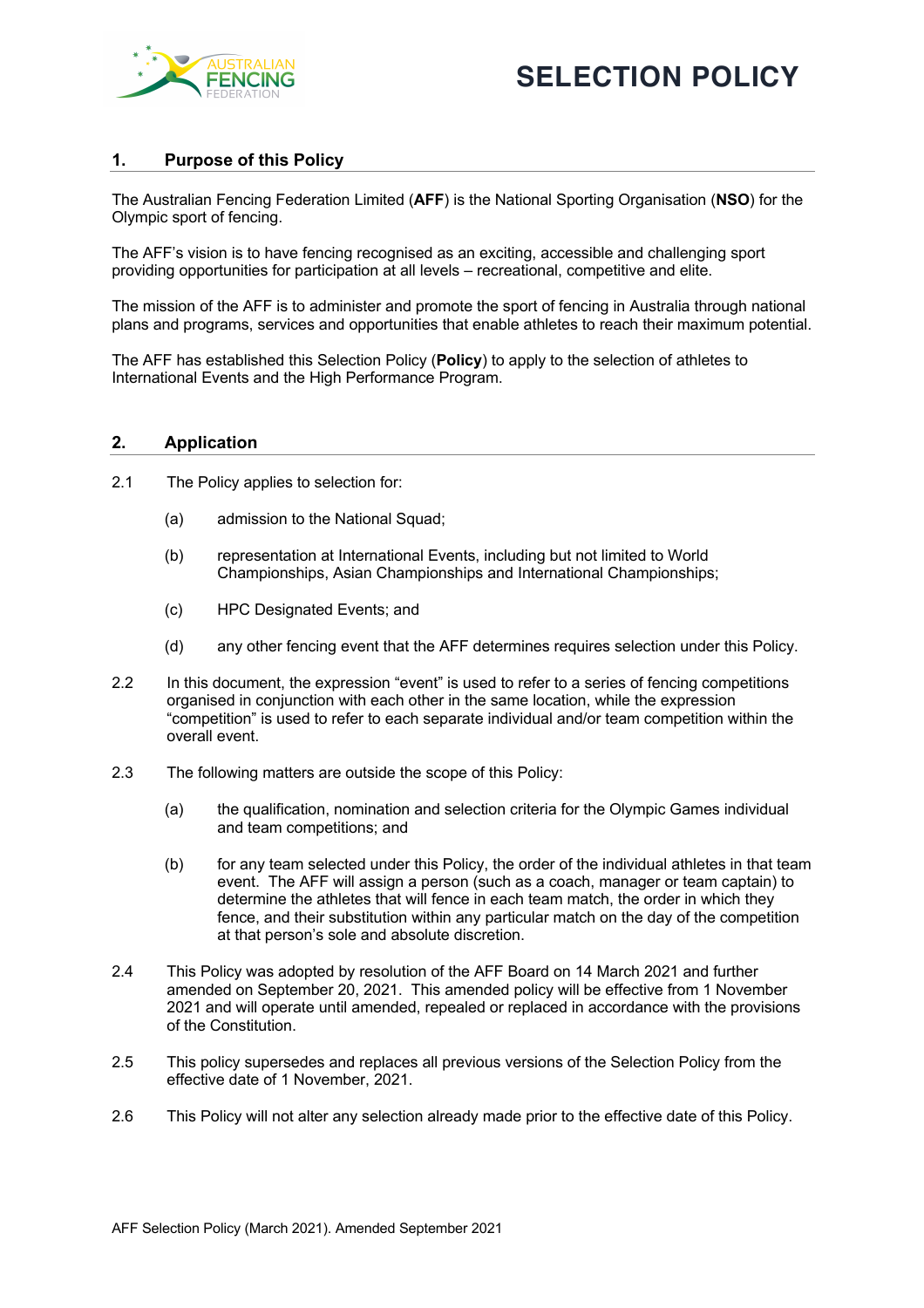#### **3. Athletes**

- 3.1 Athletes wishing to be considered for selection must:
	- (a) be an Australian citizen who is eligible to represent Australia;
	- (b) meet all nomination eligibility criteria, including any age and licencing requirements, for the relevant event (where applicable);
	- (c) be a registered member of, and in good standing with, a Member State;
	- (d) be in good standing with the AFF; and
	- (e) comply with any requirements laid down by the AFF for the relevant event (including compliance with this Policy).
- 3.2 If an athlete has represented another fencing nation other than Australia at an FIE Event in the previous 36 months, they will not be eligible for selection under this Policy. Under exceptional circumstances the HPC may grant an exemption to this.
- 3.3 If the controlling body of a particular event imposes conditions or pre-requisites for entry beyond the control of the AFF, those conditions or pre-requisites will be implemented. While the AFF will make reasonable efforts to notify athletes of such conditions or pre-requisites, this may not always be practicable.
- 3.4 Any athlete who accepts an offer of selection or nominates for a particular event must make themselves available for that event. Where the AFF has designated that both individual and team events are compulsory in order to nominate for an event, athletes must make themselves available for both individual and team events in order to be eligible to nominate for that event.
- 3.5 Where an Athlete is in breach of this Policy, the AFF may do any one or more of the following:
	- (a) withdraw the athlete from any event;
	- (b) suspend the athlete from participation in any AFF event or activity;
	- (c) suspend the athlete from the High Performance Program, including participation in any High Performance Designated Event or activity;
	- (d) impose a fine; and/or
	- (e) anything the AFF otherwise reasonably considers appropriate or necessary.
- 3.6 Without limiting the above:
	- (a) if the AFF has reason to believe that an athlete is injured or ill, then the AFF may require the athlete to undergo an examination by an AFF-Approved Health Practitioner to confirm whether the athlete is fit to compete in an event. Until such time as a clearance is provided to the AFF, in a form acceptable to the AFF, then the AFF may:
		- (1) withdraw the athlete from any event;
		- (2) suspend the athlete from participation in any AFF event or activity; and/or
		- (3) suspend the athlete from the High Performance Program including participation in any High Performance Program event or activity; and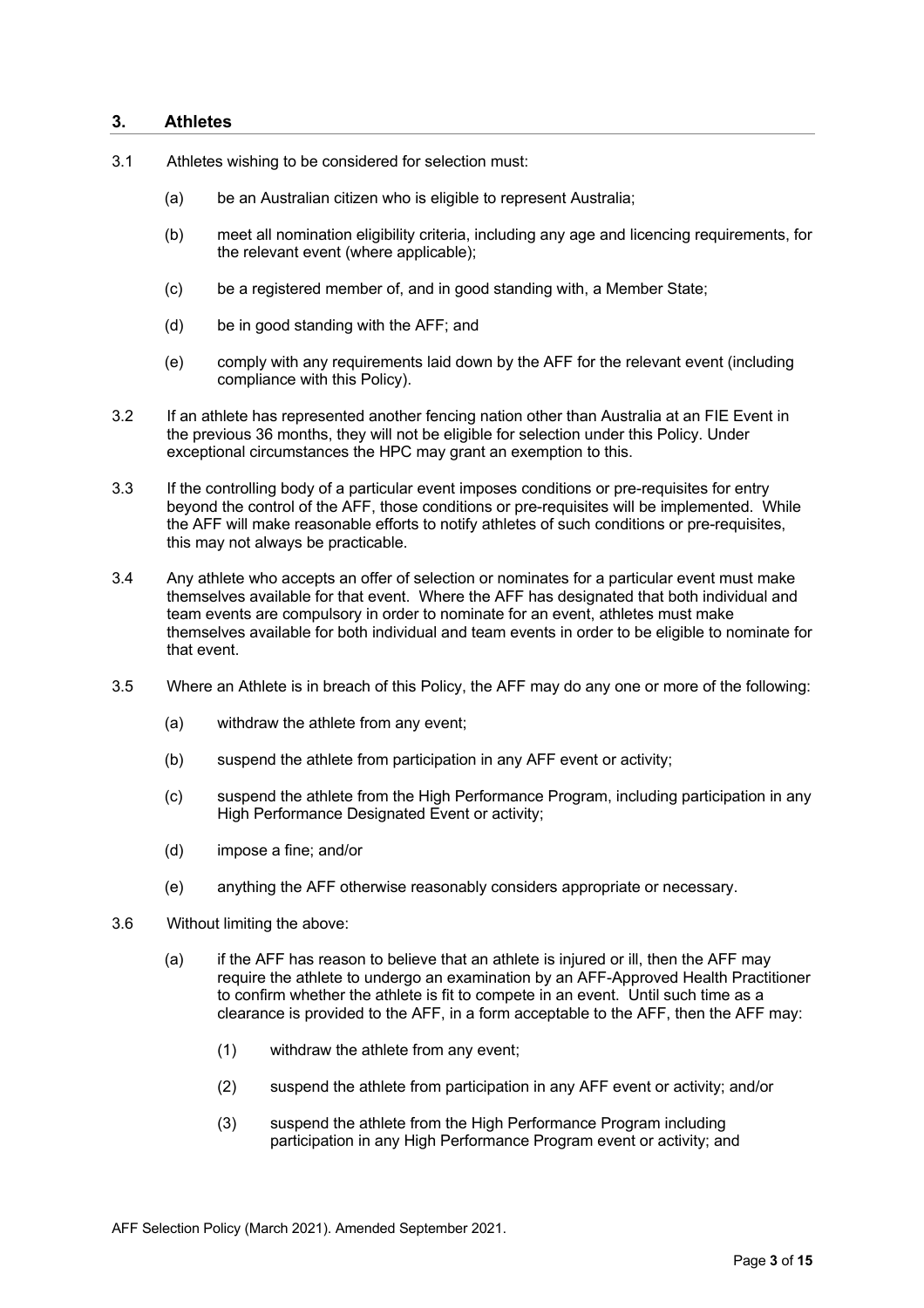(b) any fines, penalties, fees or charges imposed by the controlling body of a particular event or event organisers due to the actions of any athlete or group of athletes will be payable by that athlete or group of athletes in a manner that will be determined by the AFF in its absolute discretion.

## **4. Selections Under this Policy**

- 4.1 The AFF will open nominations for the National Squad in each applicable age category, except Veteran's, through a call for nominations.
- 4.2 The AFF will make selections for the following events from National Squad Members
	- (a) World Championships;
	- (b) Asian Championships;
	- (c) other International Championships;
	- (d) HPC Designated Events and activities (including tours)
	- (e) International Event (non-Designated) on a priority basis;
	- (f) International (Other) on a priority basis and
	- (g) any other fencing event that the AFF determines requires selection under this Policy.
- 4.3 National Squad Members will be offered positions pursuant to this policy and will have a limited period of time, as determined by AFF, to either accept or relinquish selection, in which case the position is offered in order of Australian Ranking to the next highest ranked National Squad Member, subject to Clause 8.
- 4.4 For an International Event (non-Designated) or International Event (Other) athletes, who are not members of the National Squad, seeking selection must apply to the AFF at least 45 days prior to the start of that event following the process laid out in this policy.
- 4.5 The AFF will select athletes to the team or individual event for which a selection is being made. All selections will be subject to ratification by the AFF Board.
- 4.6 If the AFF considers that, in relation to a particular matter, this Policy:
	- (a) is silent in respect of that matter;
	- (b) is capable of alternative and competing interpretations; or
	- (c) is otherwise ambiguous,

then the AFF Board will make a determination in respect of the relevant matter, taking into consideration the drafting intention of this Policy and/or the strategic objectives of the AFF.

4.7 Where the AFF determines that an event that is not explicitly noted in this Policy requires selection under this Policy, selections for that event will be made in accordance with specific selection criteria determined by the AFF. Any such specific selection criteria will clearly identify the extent to which those criteria supplement or replace (whether wholly or in part) the provisions of this Policy.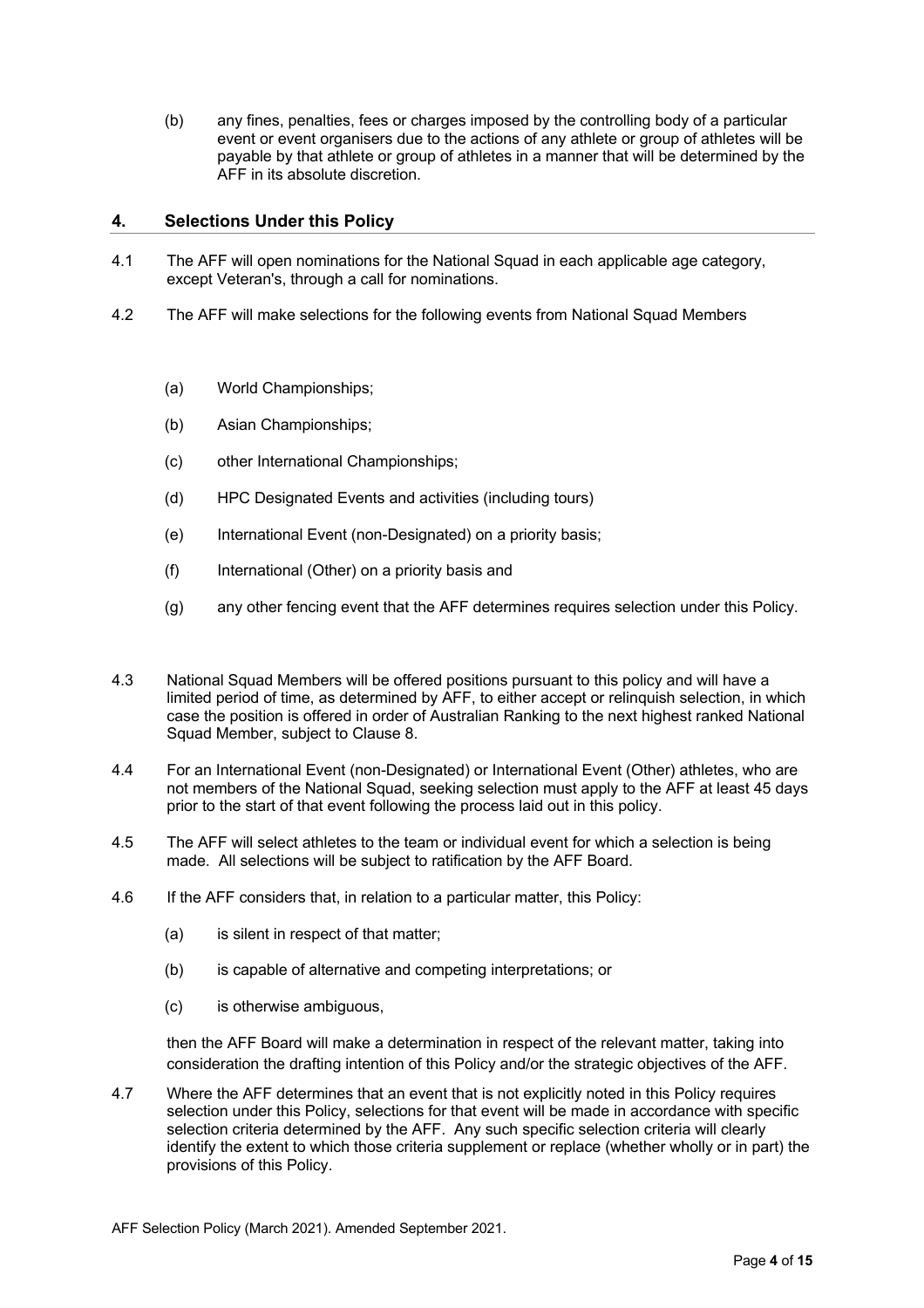- 4.8 All selections made under this Policy will result in the selection of named individual athlete, unless explicitly stated otherwise in this Policy.
- 4.9 Any appeals under this Policy must be made in accordance with this Policy.

#### **5. Selection for National Squad**

- 5.1 The National Squad is the name for the group of athletes who are selected and join the High Performance Program. All athletes selected for the National Squad will be selected for their relevant age category and weapon.
- 5.2 The following provisions apply to the selection of athletes for the National Squad.
- 5.3 The AFF will call for nominations for the National Squad for each weapon in the following age categories:
	- (a) Senior;
	- (b) Junior;
	- (c) Cadet; and
	- (d) Youth .

Athletes must meet the age requirements for an age category in order to nominate for the National Squad for that age category.

- 5.4 The AFF will determine when the call for nominations for the National Squad for each age category will be made. Generally, a call for nominations will be made after the conclusion of all domestic events in a calendar year.
- 5.5 For Senior and Junior age categories, Athletes must satisfy one the following criteria in order to be eligible to nominate for the National Squad:
	- (a) meet the High Performance Age Point Aggregate Requirement in the weapon for which the athlete is seeking selection; or
	- (b) finished in the top 50% of the field in an AFC event in the weapon for which the athlete is seeking selection in the preceding 12 month period; or
	- (c) by invitation from the AFF.
- 5.6 For Cadet age categories, Athletes must satisfy one the following criteria in order to be eligible to nominate for the National Squad:
	- (a) meet the High Performance Age Point Aggregate Requirement in the weapon for which the athlete is seeking selection; or
	- (b) by invitation from the AFF.
- 5.7 Selection will be determined as at the date published by the AFF
- 5.8 Membership to the National Squad will be subject to a selected athlete entering into an Athletes Agreement with the AFF.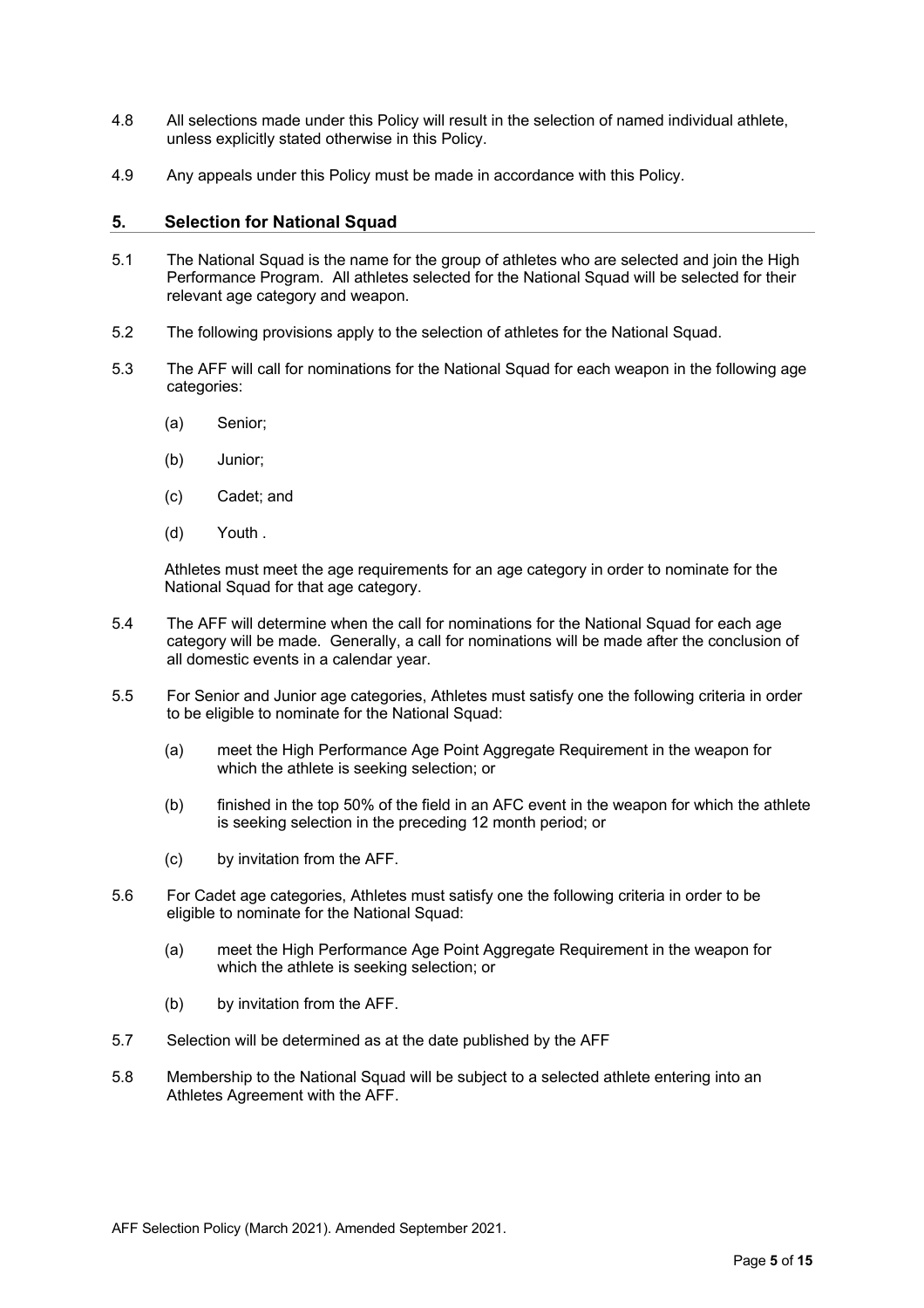## **6. Selection for HPC Designated Events and involvement in High Performance Program Events**

- 6.1 The HPC designates a number of International Events every cycle. These events are known as HPC Designated Events and are open to National Squad Members only.
- 6.2 Selections for HPC Designated Events will be made on the dates specified by the HPC and in order of Australian Ranking of the National Squad Members at the date of selection.
- 6.3 National Squad Members participate in High Performance events from time to time, including camps, and other events. The HPC at its sole absolute discretion may invite athletes who are not members of the National Squad to join such activities.

#### **7. Selection for International Events**

- 7.1 This clause 7 applies to selection for individual places at all International Events, subject to clause 8
- 7.2 In order to be eligible to nominate for an International Event, Athletes must:
	- (a) be fit to compete (or reasonably expect to be fit to compete as at the start date of the relevant event); and
	- (b) meet the relevant age category nomination eligibility criteria at Schedule 1 for the event (for example, if a Junior athlete wishes to enter a Senior event, that Junior athlete must meet the selection criteria in the Senior table at Schedule 1 in order to nominate for that Senior event).
- 7.3 Athletes who do not meet the required Performance Thresholds or Competition Thresholds specified in Schedule 1 may apply to the HPC for an exemption at least 14 days prior to the date of selection for that event. The HPC may grant or deny the exemption in its absolute discretion.
- 7.4 All National Squad Members are automatically considered for selection for all International Events.
- 7.5 International Events that are either International Championships or HPC Designated Events will be made from the National Squad Members only. These International Events are not open to athletes who are not members of the National Squad.
- 7.6 Subject to clause 8, selections for International Events will be in order of Australian Ranking of National Squad Members as at the Selection Date.
- 7.7 Only International Event (non-Designated) and International Event (Other) are open to athletes that are not members of the National Squad and only on a non-priority basis.
- 7.8 Athletes who are not National Squad Members wishing to be considered for selection in either an International Event (non-Designated) or an International Event (Other) must apply to the AFF to be considered for selection on a non-priority basis for that event. The application must be made using the following process (unless otherwise specified by the AFF):
	- (a) apply and pay for any requisite international licence (e.g. EFC, FCA or FIE); and
	- (b) complete and submit an international event nomination form at least 40 days prior to the start of the relevant event.

Athletes must go through the above process themselves. The only exception is for minors, in which case the process must be completed by a parent or guardian.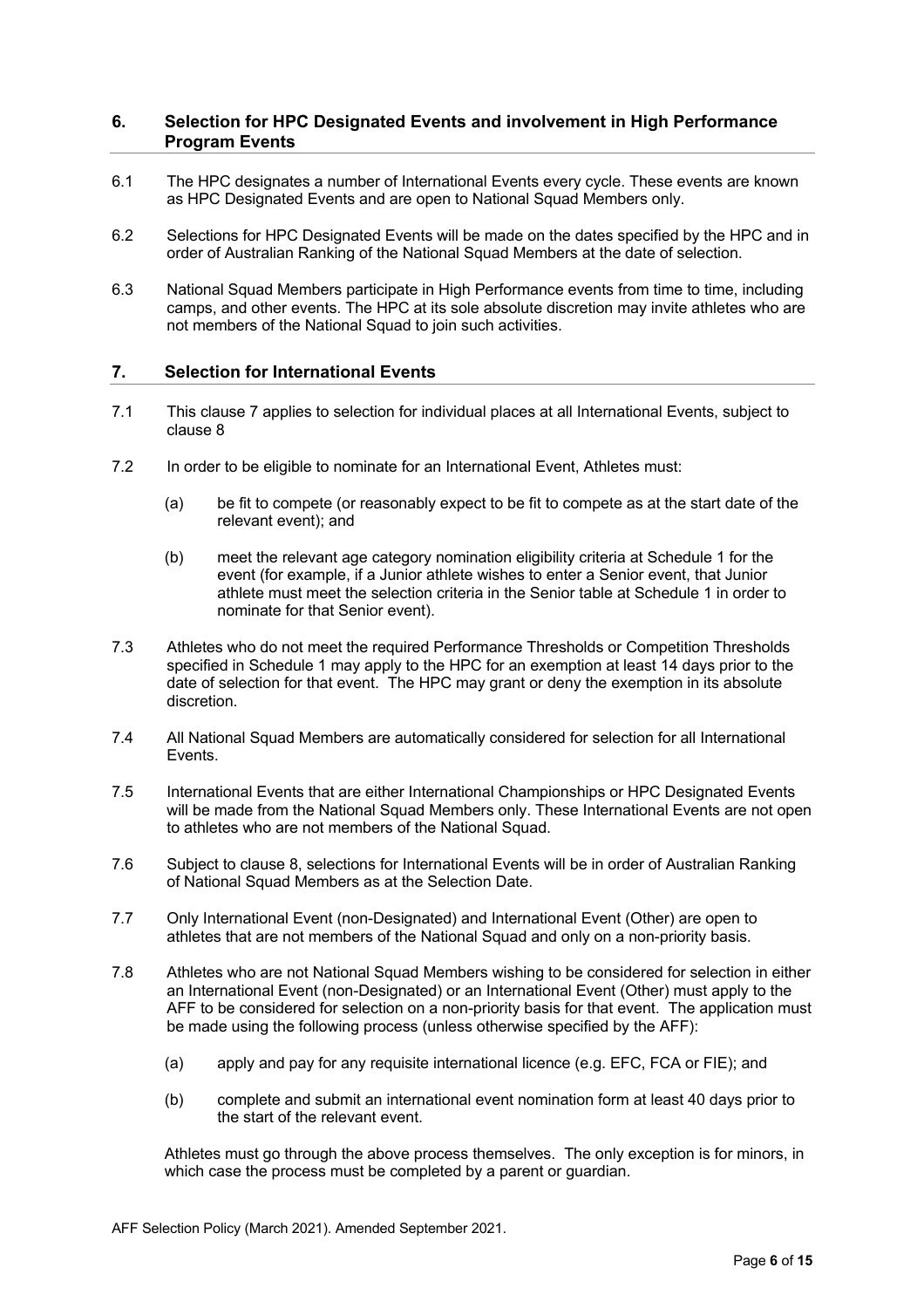- 7.9 Selections for International Event (non-Designated) and International Event (Other) will, in the first instance, be offered to National Squad Members in order of Australian Ranking. If there remain available positions after this process, these positions will be offered in order of Australian Ranking to those athletes who applied under clause 7.9. Where there are more places available than athletes accepting selection then all athletes who have applied to the AFF will be selected.
- 7.10 The selection date for an International Event will be the date that the AFF advertises as the selection date unless otherwise amended and published by the AFF.
- 7.11 Where the AFF has not published a Selection Date for an International Event the selection date for that event will be the date that is 35 days prior to the start of the relevant event
- 7.12 Selection for Veteran International Events and International Championships will be made in order of Australian Ranking.

#### **8. Selection for Asian Championships and World Championships**

- 8.1 This clause 8 applies to selection for individual places at Senior, Junior and Cadet Asian Championships and World Championships. To avoid doubt, this clause 8 does not apply to selection for Veteran Asian Championships and World Championships.
- 8.2 All National Squad Members who are eligible will be considered for the Asian Championships and/or World Championships. Selection for Asian Championships and World Championships in each age category will be limited to National Squad Member athletes.
- 8.3 Selection for Senior, Junior and Cadet Asian Championships and World Championships will be made from National Squad Members in order of their Australian Ranking as at the selection date for all but one position.
- 8.4 One position for each category and weapon will be decided by a Qualifier Event held in a manner determined by the HPC and be open to the top eight Australian Ranked National Squad Members for each weapon and category who were not selected under clause 8.3 for Seniors, and the top eight Australian Ranked National Squad Members for Juniors and Cadet categories for each weapon and category at the time of the Qualifier, as published by the AFF.
- 8.5 Where an athlete subsequently becomes unavailable the position will be offered in order of Australian Ranking to National Squad Members.

#### **9. Selection for Senior, Junior and Cadet Teams**

- 9.1 This clause 9 applies to Senior, Junior and Cadet team selection for all single weapon, gender and age category team competitions held in conjunction with a corresponding individual competition at an International Event.
- 9.2 Subject to clause 9.3, where an International Event has corresponding individual and team competitions, athletes who are eligible for selection for the individual competition may also accept selection for the team competition at the same time. Athletes who accept selection for a team competition must make themselves available for that team competition.
- 9.3 The AFF may designate any International Events that have corresponding individual and team competitions as a mandatory team nomination event. Where this is the case, athletes who accept selection for the individual competition will be deemed to have accepted selection for the team competition and must make themselves available for that team competition.
- 9.4 If a sufficient number of athletes who have accepted selection (or are deemed to have accepted selection) for a team competition have been selected to compete in the individual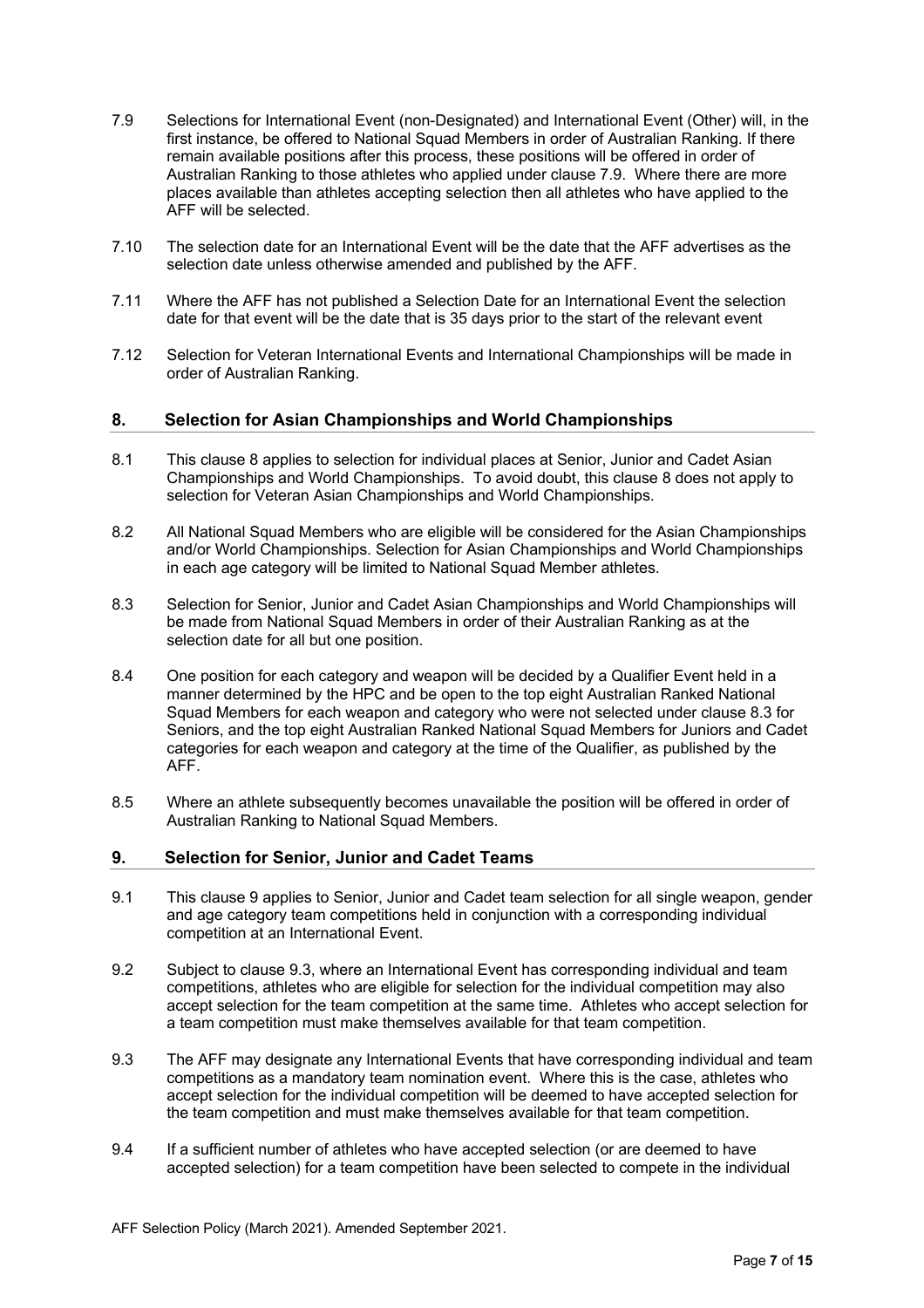competition, an Australian team may be entered in the corresponding team competition at the relevant International Event.

- 9.5 Team members will be selected from the pool of athletes selected for the individual competition for the team competition, in order of their Australian Ranking as at the selection date. The team selection date will be the same as the selection date for the corresponding individual competition.
- 9.6 For any Senior, Junior or Cadet team competition that forms part of an International Event that that does not fall within clause 9.1, the AFF will determine the selection criteria for that event as required.

#### **10. Selection for Veteran Teams**

- 10.1 This clause 10 applies to team selection for Veteran International Events.
- 10.2 Where an International Event has individual and team competitions, athletes who are eligible to nominate for the individual competition may also nominate for the team competition at the same time. Athletes who nominate for a team competition must make themselves available for that team competition.
- 10.3 If a sufficient number of athletes who have nominated for the team competition have been selected to compete in the individual competition, one or more Australian teams may be entered in the corresponding team competition at the relevant International Event.
- 10.4 Each position on a team will be selected from the pool of athletes:
	- (a) selected for the individual competition who nominated for the team competition; and
	- (b) are eligible for that position on the team,

in order of their Australian Ranking as at the selection date. The team selection date will be the same as the selection date for the individual competition for the relevant International Event.

- 10.5 If, after applying clause 10.4, a vacancy on a team exists and the event rules allow, an athlete who has been selected to compete in the individual competition in another weapon at the same event may be selected, provided that such selections must be made in accordance with the order of Australian Ranking as at the selection date when selecting between fencers in the same weapon. This process may be repeated as many times as is necessary to complete a team.
- 10.6 If, after applying clauses 10.2 and 10.5 to any mixed age Veterans team competitions subject to an aggregate age threshold, the aggregate age of the team members do not satisfy the aggregate age threshold for the event, then:
	- (a) the lowest ranked athlete in a team will be de-selected and removed from the team selection pool, and a replacement athlete will be selected by applying clauses 10.2 to 10.5;
	- (b) if after applying 10.6(a), the aggregate age of the team members does not satisfy the aggregate age threshold for the event, the fencer referred to in 10.6(a) and the next lowest ranked fencer will be de-selected and removed from the team selection pool, and two replacement fencers will be selected by clauses 10.2 to 10.5 for each position; and
	- $(c)$  if after applying 10.6(b), the aggregate age of the team members does not satisfy the aggregate age threshold for the event, then the fencer with the highest ranking of those selected by applying clauses 10.2 to 10.4 will be selected and the AFF will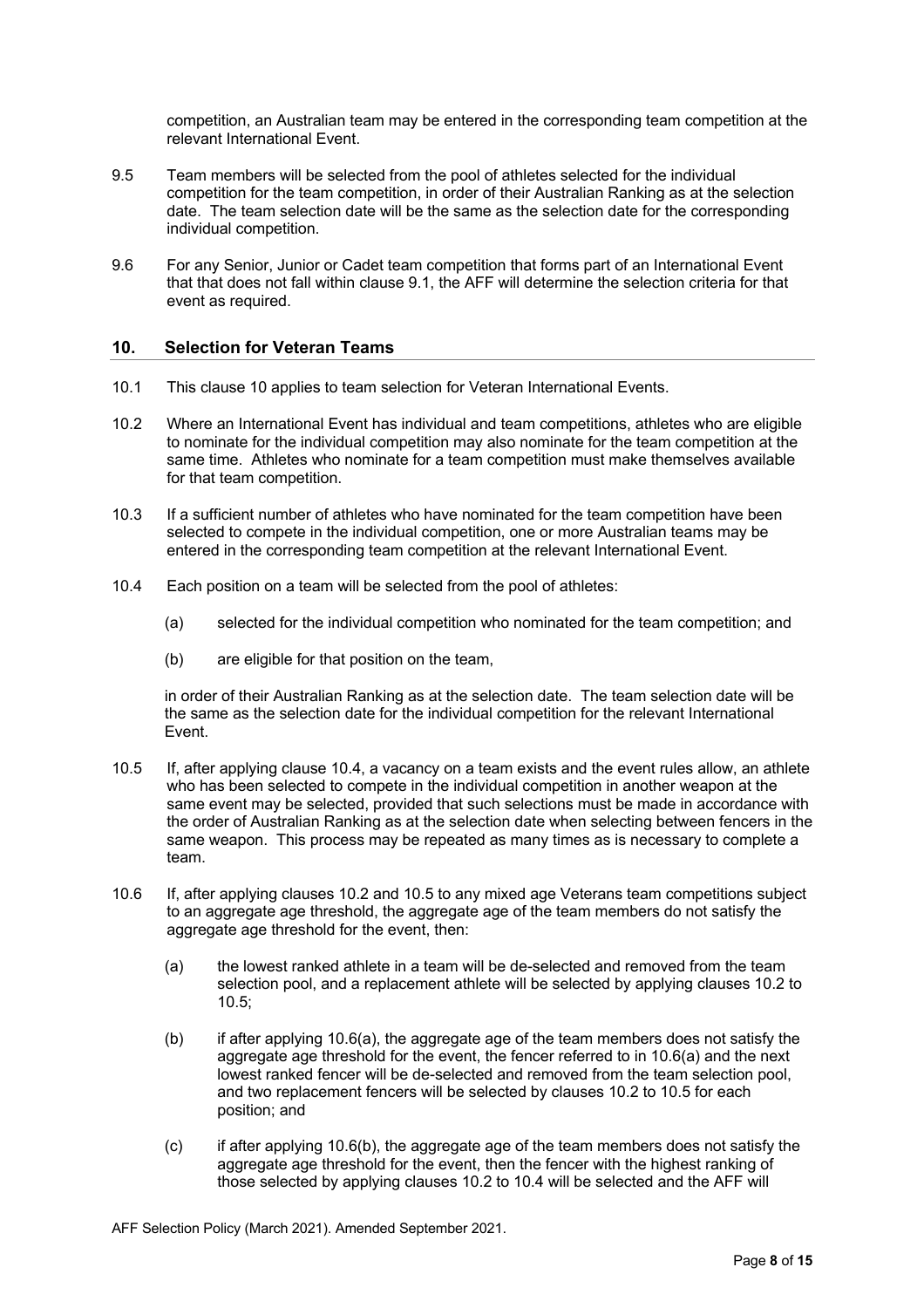exercise their absolute discretion to select the remaining team members, with the objective of achieving the highest possible placing in the team competition.

10.7 Where this clause 10 cannot be applied to a team competition at a Veteran International Event for any reason, the AFF will determine the selection criteria for that competition as required.

#### **11. Withdrawal of a Selected Athlete from a Team**

- 11.1 Where a selection for an event is made under this Policy, the HPC may identify an athlete as the reserve for that event. The reserve will be the athlete who was next in line for selection in accordance with the applicable selection criteria for the event.
- 11.2 Where a reserve has been identified and a selected fencer subsequently withdraws from the event, the HPC may, at its discretion, invite the reserve to take the place of the withdrawing fencer, in which case no further selection will be required under this Policy.
- 11.3 Subject to 11.5, where no reserve has been identified and a selected fencer withdraws from an event, the AFF may identify an athlete who has been selected to compete at the same event to replace the withdrawing athlete in the team. The replacement athlete will be the fencer who was next in line for team selection in accordance with the relevant selection criteria at the time the original selection was made.
- 11.4 Subject to 11.5, if a vacancy on a team still exists after applying 11.3, the HPC may identify an athlete who has been selected to compete at the same event in a different event category to replace the withdrawing athlete in the team.
- 11.5 Where an athlete withdraws from a team competition and there is insufficient time for a replacement athlete to be selected in accordance with clauses 11.3 and 11.4, then that athlete will be replaced in the team by:
	- (a) the athlete (of those not already selected in the team) who achieves the highest placing in the individual competition held in conjunction with the team competition;
	- (b) the athlete who achieves the highest placing in an individual competition for the same weapon in a different age category at the event, provided that athlete satisfies the requirements to compete in the applicable team competition; or
	- (c) an athlete who is has been selected for an individual competition in a different weapon category at the event;

in descending order of precedence, without any requirement for a formal selection under this Policy to be made.

#### **12. Equality of Australian Ranking**

12.1 In the case of equality of Australian Ranking among athletes in a selection pool, and provided that all other selection criteria is met, the AFF will decide the order of priority among those athletes in its absolute discretion.

## **13. Definitions**

**AFC Events** means the Australian Fencing Circuit events as published by the AFF from time to time and includes the Australian National Championships.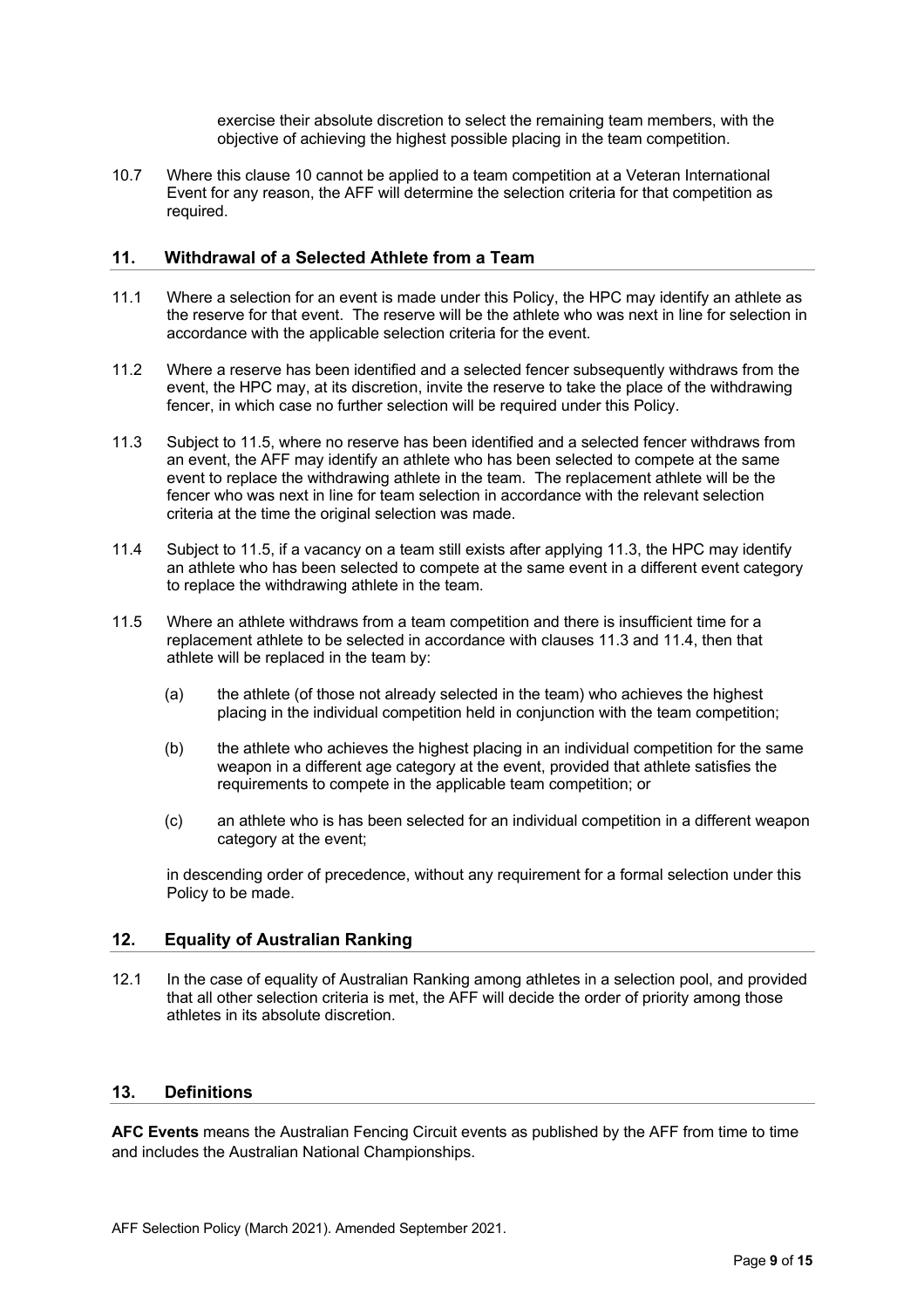**AFF** means the Australian Fencing Federation Ltd.

**AFF-Approved Health Practitioner** means a medical practitioner, dentist, clinical psychologist, physiotherapist or other specialist that the AFF approves in its sole discretion.

**Age Point Aggregate** means the age point aggregates as determined by the AFF Rankings Policy.

**Age Ranking List** means the Age Ranking List to be maintained in accordance with the AFF Rankings Policy.

**Australian Ranking** means an athlete's ranking on the relevant Age Ranking List as determined by the AFF Rankings Policy.

**Australian Ranking Points** means the number of points an athlete holds in the relevant age category in the relevant Age Ranking List.

**Board** means the board of directors of the AFF.

**Cadet** means the 'Cadet' age category as defined by the FIE. Eligibility will be pursuant to the FIE eligibility requirements.

**Competition Threshold** means the Competition Threshold specified in the applicable tables in Schedule 1.

**Constitution** means the constitution of the AFF (as amended from time to time).

**Eligible Australian Citizen** means an Australian citizen and passport holder who satisfies the requirements of this policy.

**FIE** means the Federation Internationale d'Escrime.

**High Performance Age Point Aggregate Requirement** means the High Performance Age Point Aggregate Requirement specified in Schedule 2.

**High-Performance Commission** or **HPC** means the AFF's High-Performance Commission

**High Performance Program** means the AFF's high performance program.

**HPC Designated Event** means an event that is designated by the High Performance Commission for participation in by National Squad Members.

**International Championships** means any one of the Asian Championships, World Championships, Commonwealth fencing Championships, Asian Games, or any other event the HPC nominates as an International Championship.

**International Events** carry the broadest possible definition and are those events that require the AFF to field, process or enter an athlete's or team's entry or involves the endorsement of the AFF or otherwise confirmation of the AFF to any entry for any event.

**International Event (non-Designated)** means an FIE World Cup or Grand Prix (FIE A Grade) that has not been nominated by the HPC as an HPC Designated Event or nominated by the HPC as an International Championship, and is usually an FIE Grand Prix or similar. An International Event (non-Designated) can also be known as International Event (non-HPC Designated) and the terms are interchangeable.

**International Event (Other)** means any International Event that is an FIE Satellite Event (FIE B Grade) determined by AFF, or any other International Event, to be outside the scope of other definitions and includes events.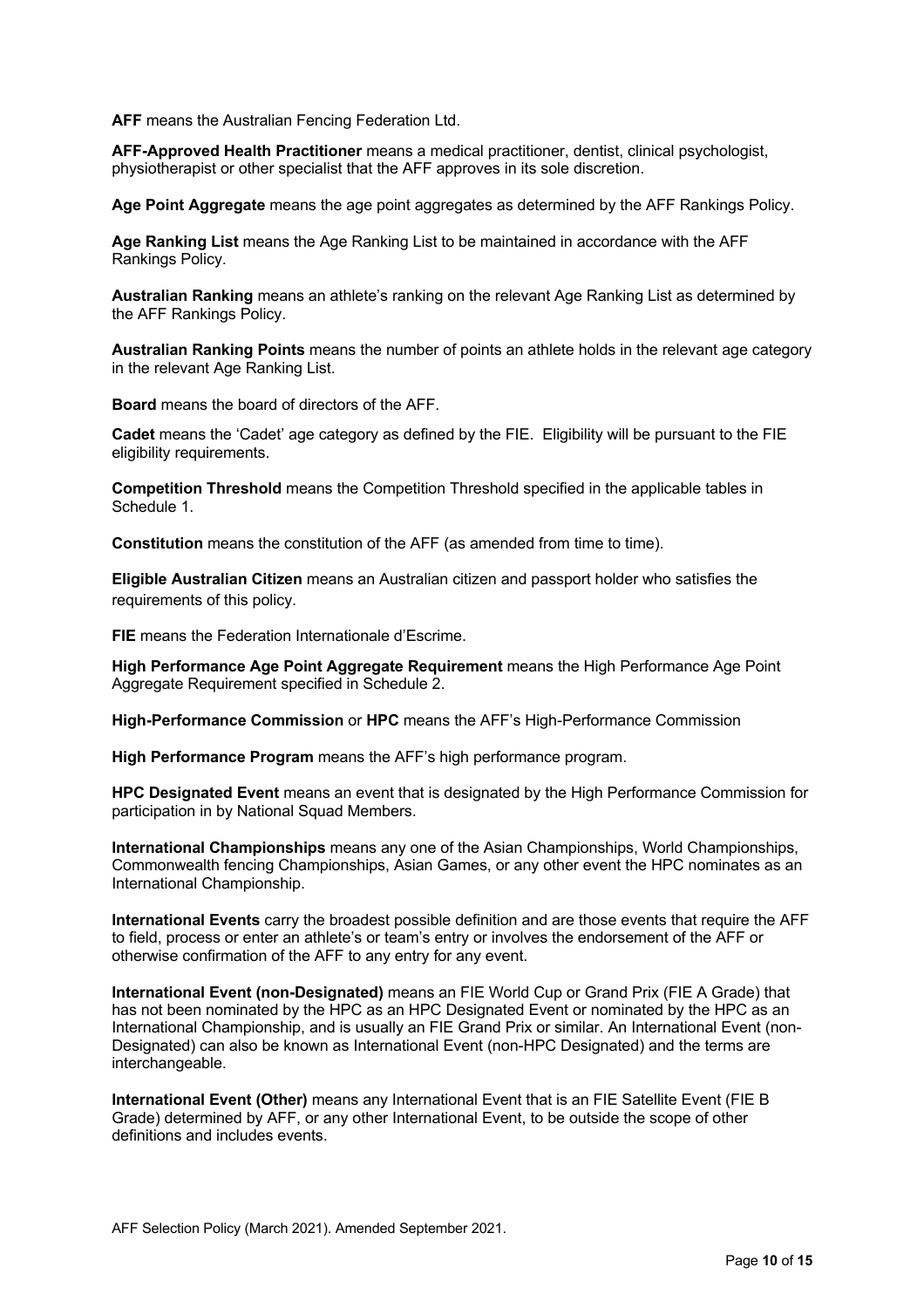**Junior** means the 'Junior' age category as defined by the FIE. Eligibility will be pursuant to the FIE eligibility requirements.

**Member State** means a Member State as defined in the Constitution.

**National Squad** is the name given to the group of athletes who are selected in each weapon and each category to represent Australia and are participants in the High Performance Program.

**National Squad Member** means an athlete who is a member of the National Squad.

**Performance Threshold** means the Performance Threshold specified in the applicable tables in Schedule 1.

**Qualifier Event** means the event held by the AFF to determine the final selection spot for each category and weapon for Asian Championships and World Championships.

**Senior** means the 'Senior' age category as defined by the FIE. Eligibility will be pursuant to the FIE eligibility requirements.

**Youth** means the category of U15 age category. In order to be eligible for this age category an athlete must be under the age of 15 years as at 1 January of the relevant year.

**Veteran** means the 'Veteran' age categories as defined by the competition policy or rules applicable to each veteran International Event.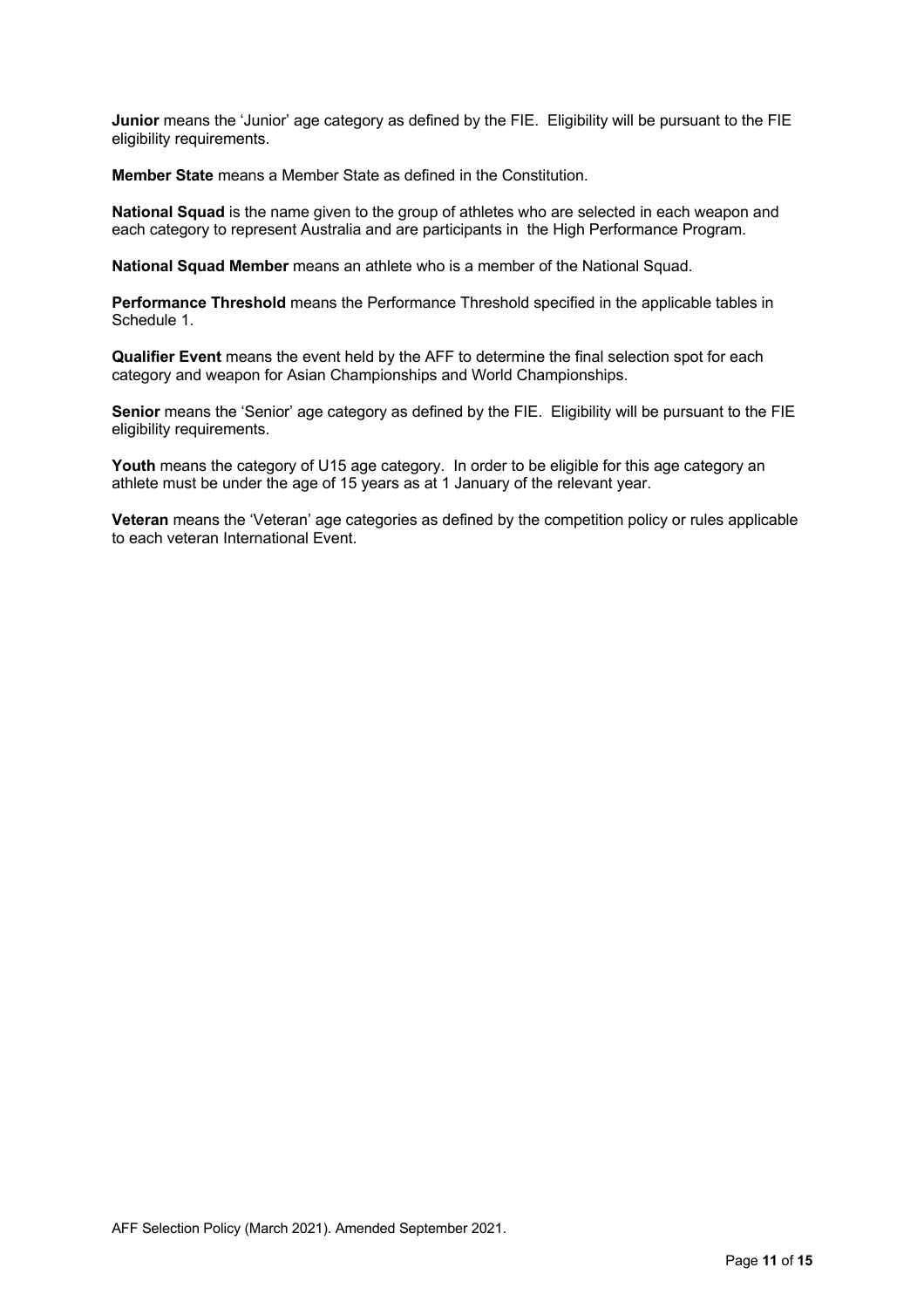# **Schedule 1 – International Competition Selection Criteria**

| <b>Event</b>                                                | <b>Minimum Australian</b><br><b>Ranking Points</b>                | <b>Performance</b><br><b>Threshold</b>                         | <b>Competition</b><br><b>Thresholds</b>                        |
|-------------------------------------------------------------|-------------------------------------------------------------------|----------------------------------------------------------------|----------------------------------------------------------------|
| World<br><b>Championships</b>                               | As determined by the<br><b>High Performance</b><br>Commission.    | As determined by the<br><b>High Performance</b><br>Commission. | As determined by the<br><b>High Performance</b><br>Commission. |
| <b>Asian</b><br><b>Championships</b>                        | As determined by the<br><b>High Performance</b><br>Commission     | N/A                                                            | As determined by the<br><b>High Performance</b><br>Commission. |
| <b>Other FIE</b><br><b>Competitions</b>                     | 27, or as determined<br>by the High<br>Performance<br>Commission. | N/A                                                            | N/A                                                            |
| <b>Commonwealth</b><br><b>Championships</b>                 | 27, or as determined<br>by the High<br>Performance<br>Commission. | N/A                                                            | N/A                                                            |
| Any International<br><b>Competition not</b><br>listed above | N/A                                                               | N/A                                                            | N/A                                                            |

## **Australian Selection Criteria – Senior**

\*HPC Designated Senior Competitions means the Senior International Competitions designated by the HPC and published prior to the commencement of each senior cycle.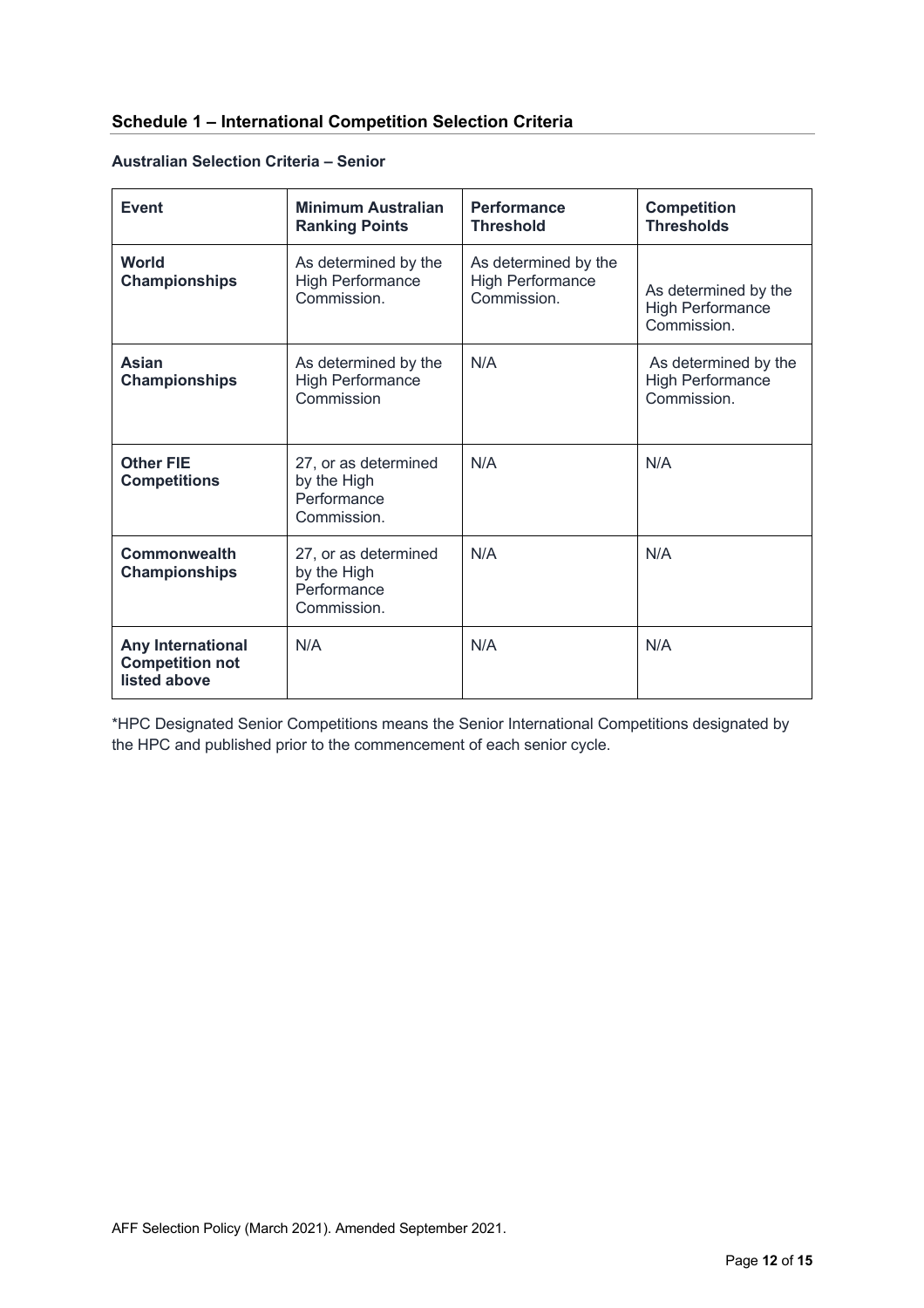## **Australian Selection Criteria – Junior**

| Event                                                              | <b>Minimum Australian</b><br><b>Ranking Points</b>            | <b>Performance</b><br><b>Threshold</b>                         | <b>Competition</b><br><b>Thresholds</b>                        |
|--------------------------------------------------------------------|---------------------------------------------------------------|----------------------------------------------------------------|----------------------------------------------------------------|
| <b>World</b><br><b>Championships</b>                               | As determined by the<br><b>High Performance</b><br>Commission | As determined by the<br><b>High Performance</b><br>Commission. | As determined by the<br><b>High Performance</b><br>Commission. |
| Asian<br><b>Championships</b>                                      | As determined by the<br><b>High Performance</b><br>Commission | N/A                                                            | As determined by the<br><b>High Performance</b><br>Commission. |
| <b>Other FIE</b><br><b>Competitions</b>                            | As determined by the<br>High Performance<br>Commission        | N/A                                                            | N/A                                                            |
| <b>Any International</b><br><b>Competition not</b><br>listed above | N/A                                                           | N/A                                                            | N/A                                                            |

\*HPC Designated Junior Competitions means the Junior International Competitions designated by the HPC and published prior to the commencement of each junior cycle.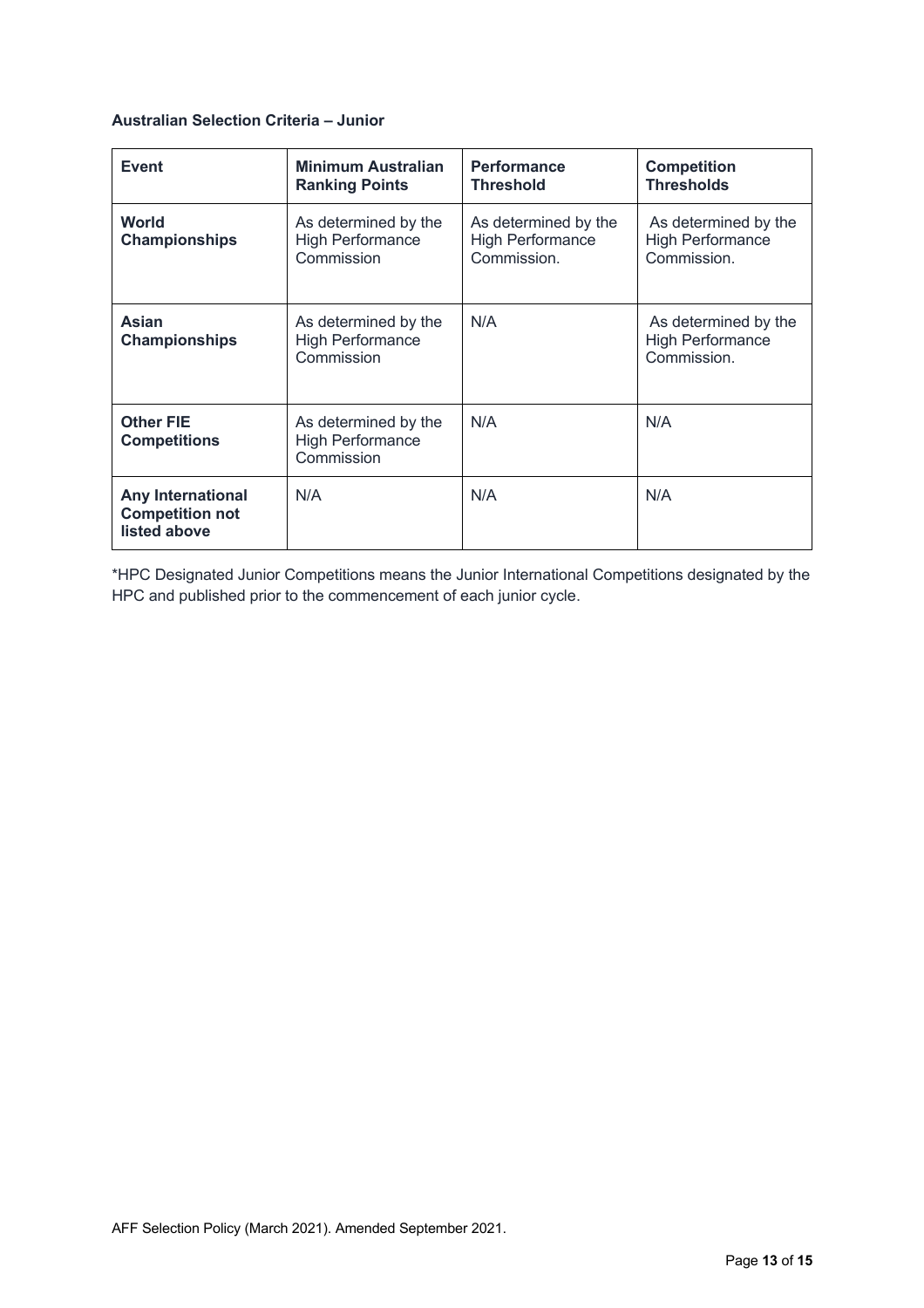## **Australian Selection Criteria – Cadet**

| <b>Event</b>                                                       | <b>Minimum Australian</b><br><b>Ranking Points</b>            | <b>Performance</b><br><b>Threshold</b> | <b>Participation</b><br><b>Thresholds</b>                      |
|--------------------------------------------------------------------|---------------------------------------------------------------|----------------------------------------|----------------------------------------------------------------|
| <b>World</b><br><b>Championships</b>                               | As determined by the<br><b>High Performance</b><br>Commission | N/A                                    | As determined by the<br><b>High Performance</b><br>Commission. |
| Asian<br><b>Championships</b>                                      | As determined by the<br><b>High Performance</b><br>Commission | N/A                                    | As determined by the<br><b>High Performance</b><br>Commission. |
| <b>Any International</b><br><b>Competition not</b><br>listed above | N/A                                                           | N/A                                    | N/A                                                            |

\*HPC Designated Cadet Competitions means the Cadet International Competitions designated by the HPC and published prior to the commencement of each junior cycle.

## **Australian Selection Criteria – U15**

| <b>Event</b>                                   | <b>Minimum Australian</b> | <b>Performance</b> | <b>Participation</b> |
|------------------------------------------------|---------------------------|--------------------|----------------------|
|                                                | <b>Ranking Points</b>     | <b>Threshold</b>   | <b>Thresholds</b>    |
| <b>Any International</b><br><b>Competition</b> | N/A                       | N/A                | N/A                  |

## **Australian Selection Criteria – Veterans**

| <b>Event</b>                                   | <b>Minimum Australian</b> | <b>Performance</b> | <b>Participation</b> |
|------------------------------------------------|---------------------------|--------------------|----------------------|
|                                                | <b>Ranking Points</b>     | <b>Threshold</b>   | <b>Thresholds</b>    |
| <b>Any International</b><br><b>Competition</b> | N/A                       | N/A                | N/A                  |